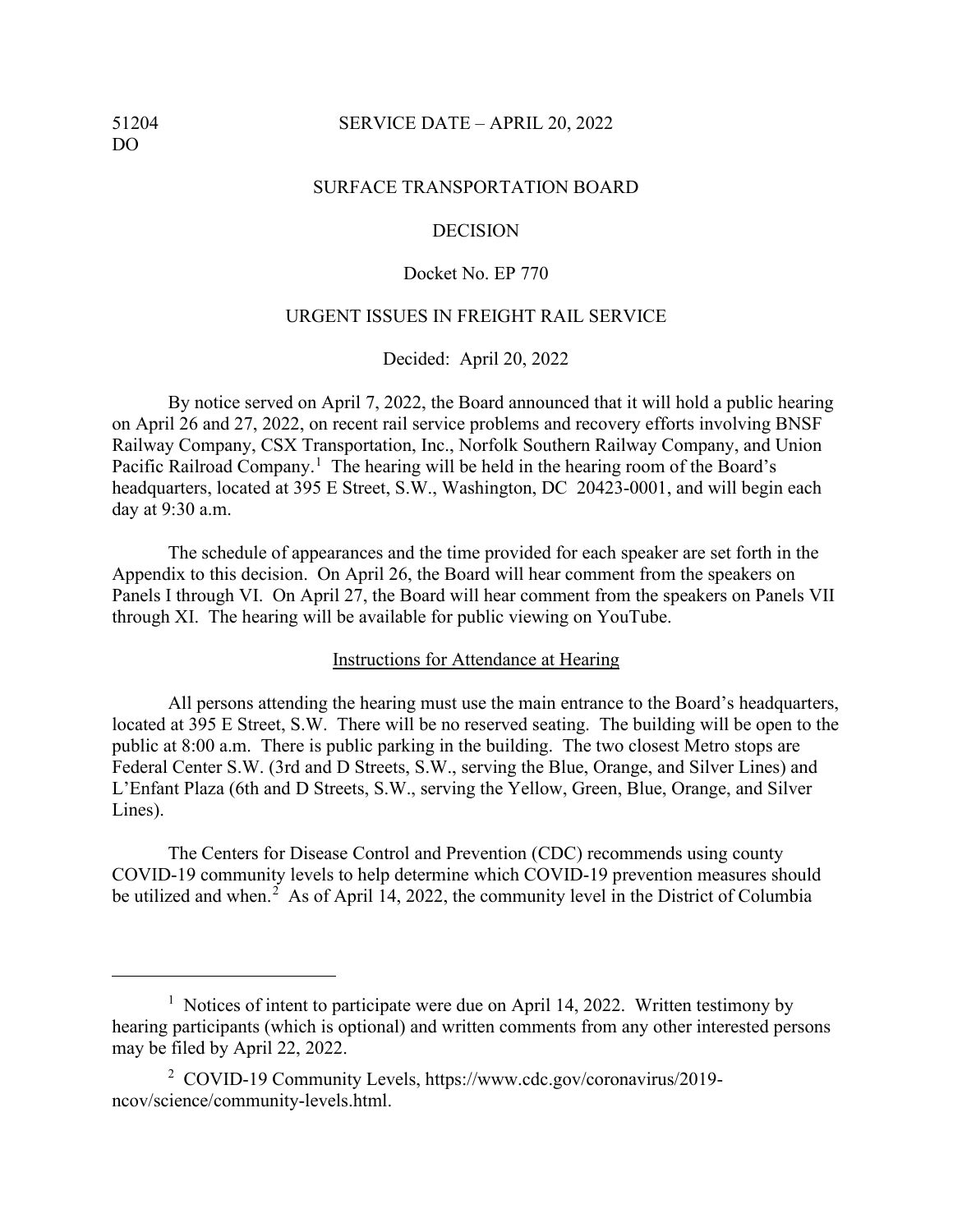(where the STB is located) is medium. In accordance with CDC and other federal guidance, $3$  the Chairman has determined that, when the COVID-19 community level is medium or high in the District of Columbia, visitors should complete a Certification of Vaccination form<sup>[4](#page-1-1)</sup> when entering the STB facility. Given this recent change in COVID-19 community level, the Chairman has determined that visitors should complete the Certification of Vaccination form found on the Board's website and, consistent with federal guidance, bring it on the day of the hearing. Visitors may be asked to show the form upon entering the agency; however, the form will not be recorded or collected. The Chairman has further determined that persons who are not fully vaccinated or who decline to answer, must also be prepared to produce, in addition to the Certificate of Vaccination form, a proof of a negative COVID-19 test result from within the previous three days. Please consult the Board's website at [www.stb.gov](http://www.stb.gov/) under the "STB Procedures Concerning COVID-19" banner for information on the latest COVID-19 requirements for visitors, including the Certificate of Vaccination form.

Upon arrival, check in at the security desk in the main lobby. Be prepared to produce valid photographic identification (driver's license or local, state, or federal government identification); sign in at the security desk; submit to an inspection of all briefcases, handbags, etc.; and pass through a metal detector. Persons who exit the building during the hearing will be subject to these security procedures again if they choose to re-enter the building. Speakers must check in with the clerk at the front of the hearing room.

To allow the Board sufficient time to engage with each panel, the Board cannot provide specific times for when each panel will be called. Accordingly, panelists will be responsible for monitoring the progress of the hearing and ensuring they are available when it is time for their panel.

Any panelist who wishes to make a visual presentation at the hearing should email a copy of the presentation to the Board at **Hearings@stb.gov** no later than April 22, 2022. The presentations will be loaded onto a Board laptop for use at the hearing.

Laptops and recorders may be used in the hearing room, and Wi-Fi will be available.<sup>[5](#page-1-2)</sup> Cell phones may be used quietly in the corridor outside the hearing room or in the building's main lobby.

Members of the media should contact Michael Booth in the Office of Public Assistance, Governmental Affairs, and Compliance at (202) 245-1760 if they plan to attend the hearing.

<span id="page-1-0"></span><sup>&</sup>lt;sup>3</sup> The Safer Federal Workforce Task Force was established by Executive Order 13991, (Jan. 20, 2021), to provide federal agency heads ongoing guidance to keep federal employees safe and federal agencies operating during the COVID-19 pandemic. See generally, Safer Federal Workforce, [https://www.saferfederalworkforce.gov/.](https://www.saferfederalworkforce.gov/)

<span id="page-1-2"></span><span id="page-1-1"></span><sup>&</sup>lt;sup>4</sup> The Chairman has approved use by the STB of the Certification of Vaccination form, which was prepared by the Office of Management and Budget.

 $5$  The password will be available in the hearing room.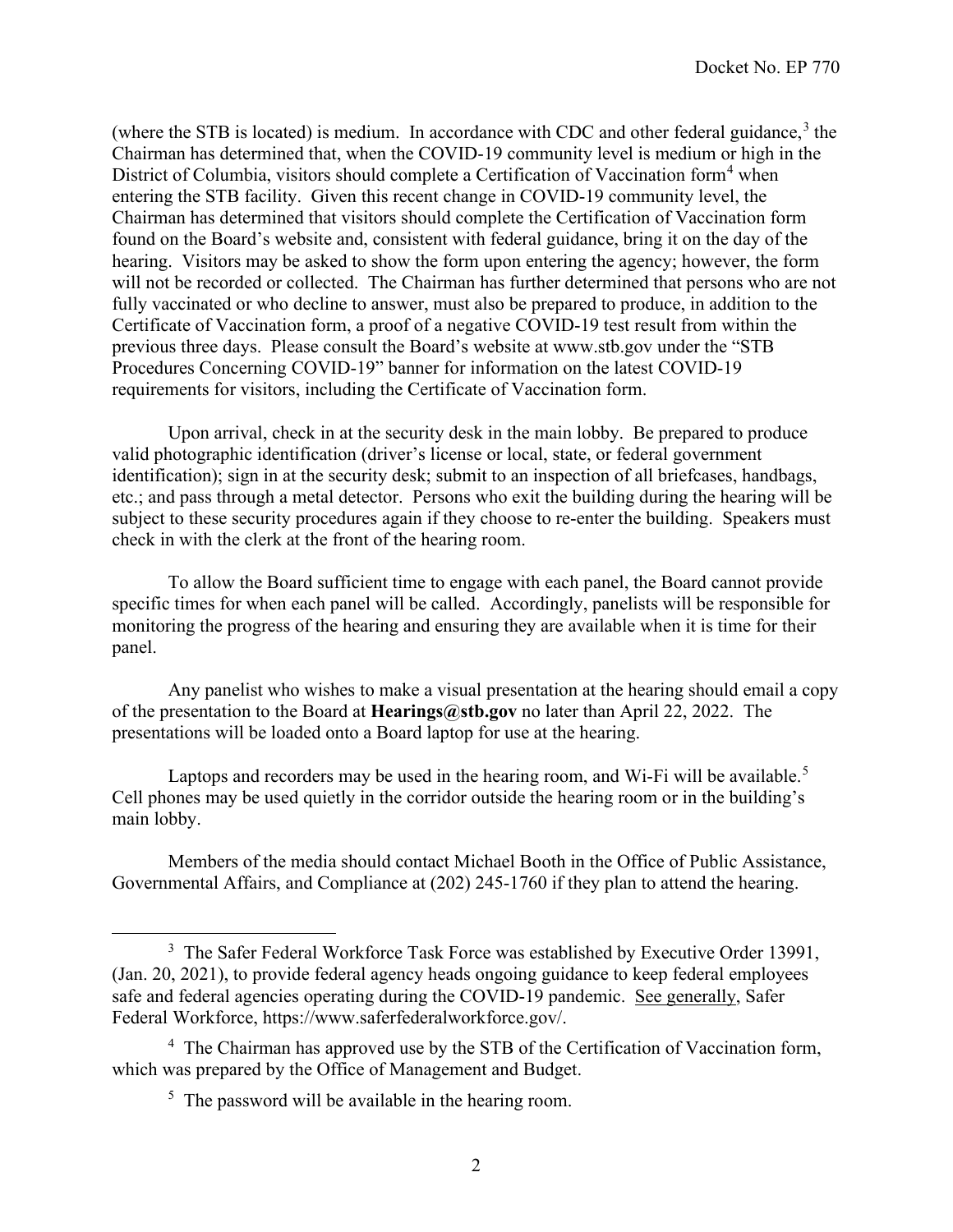The hearing room complies with the Americans with Disabilities Act, and persons needing such accommodations should call (202) 245-0245 by the close of business on April 22, 2022.

The hearing will be available for public viewing at https://www.youtube.com/channel/UCgd2FPpKSpQZ57p771aafNg/live. A link to the hearing can also be accessed through the Board's website at www.stb.gov, under "Quick Links" on the homepage, by clicking on "WATCH LIVE HEARINGS HERE." The hearing will be recorded, and the link to the recording will be available on the Board's website at www.stb.gov, under the tab "News & Communications," by clicking on "Meetings & Hearings." Additionally, a transcript will be created and will be made available as soon as possible on the Board's website, under the tab "News & Communications," by clicking on "Transcripts & Statements."

For further information regarding the hearing, contact Nathaniel Bawcombe at (202) 245- 0376. Assistance for the hearing impaired is available through the Federal Relay Service at (800) 877-8339.

## It is ordered:

1. A hearing will be held in the hearing room of the Board's headquarters, located at 395 E Street, S.W., Washington, DC 20423-0001, on April 26 and 27, 2022, beginning each day at 9:30 a.m. (Eastern Daylight Time).

2. Visual presentations should be emailed to **Hearings@stb.gov** no later than April 22, 2022.

3. Time for presenting at the hearing is allotted as reflected in the Appendix to this decision.

4. This decision is effective on its service date.

By the Board, Scott M. Zimmerman, Acting Director, Office of Proceedings.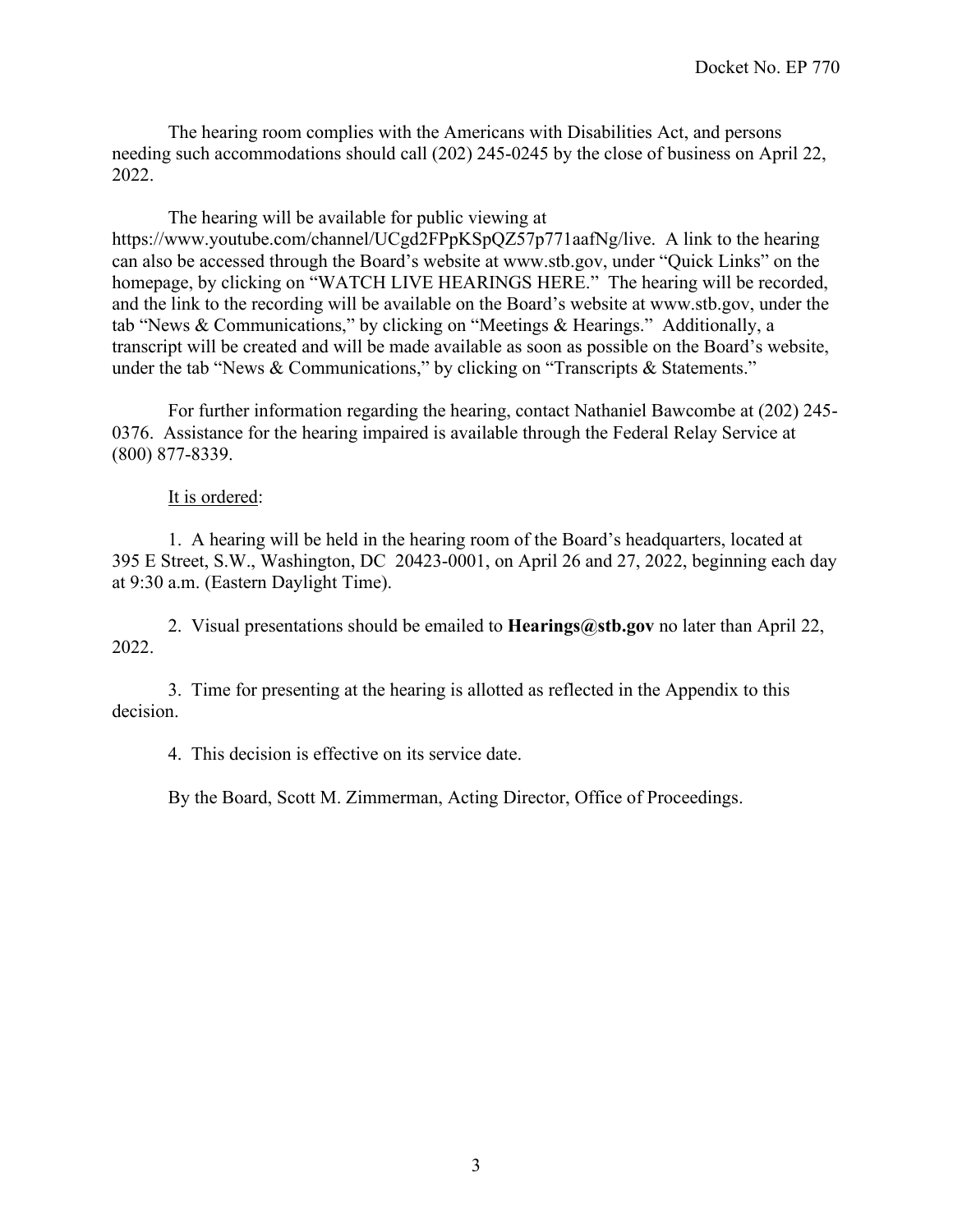# **APPENDIX**

## **SCHEDULE OF APPEARANCES**

## **Party Time Allotted**

## **Day 1 – April 26, 2022**

# **Panel I**

Deputy Secretary of Agriculture Dr. Jewel H. Bronaugh, U.S. Department of Agriculture

Commissioner Carl W. Bentzel, Federal Maritime Commission

# **Panel II**

| National Grain and Feed Association and American Farm Bureau Federation<br>Michael Seyfert, President and Chief Executive Officer, National Grain<br>$\bullet$<br>and Feed Association<br>Andrew Walmsley, Senior Director of Congressional Relations for the<br>$\bullet$ | 20 minutes |
|----------------------------------------------------------------------------------------------------------------------------------------------------------------------------------------------------------------------------------------------------------------------------|------------|
| American Farm Bureau Federation<br>Thomas W. Wilcox, Esq., of The Law Office of Thomas W. Wilcox, LLC                                                                                                                                                                      |            |
| American Chemistry Council                                                                                                                                                                                                                                                 | 10 minutes |
| Chris Jahn, President and Chief Executive Officer<br>Jeffrey Sloan, Senior Director of Regulatory and Scientific Affairs<br>$\bullet$                                                                                                                                      |            |
| The Fertilizer Institute<br>Justin Louchheim, Senior Director, Government Affairs                                                                                                                                                                                          | 10 minutes |
| Cargill<br>Brock Lautenschlager, North America Rail Leader                                                                                                                                                                                                                 | 10 minutes |
| Growth Energy<br>Chris Bliley, Senior Vice President of Regulatory Affairs                                                                                                                                                                                                 | 5 minutes  |
| Panel III                                                                                                                                                                                                                                                                  |            |
| Transportation Trades Department, AFL-CIO<br>Greg Regan, President                                                                                                                                                                                                         | 5 minutes  |
| <b>SMART</b> Transportation Division<br>Jeremy Ferguson, President<br>٠                                                                                                                                                                                                    | 20 minutes |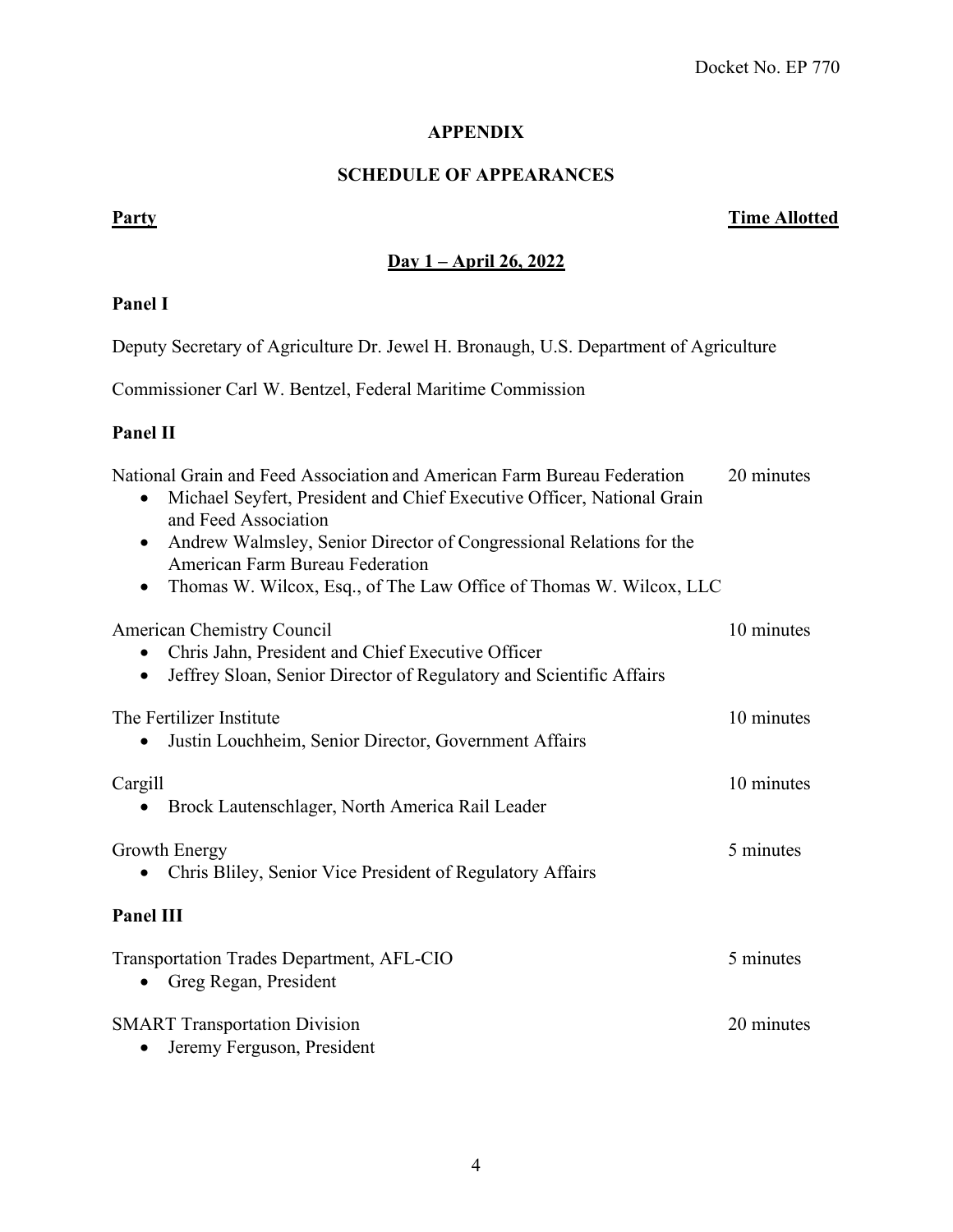| <b>SMART Transportation Division Members</b><br><b>Matthew Brukart</b><br><b>Steven Groat</b><br>$\bullet$<br>Chris Bond                                                                                                                                                                                                                             | 30 minutes |
|------------------------------------------------------------------------------------------------------------------------------------------------------------------------------------------------------------------------------------------------------------------------------------------------------------------------------------------------------|------------|
| Brotherhood of Locomotive Engineers and Trainmen<br>Mark L. Wallace, Vice President                                                                                                                                                                                                                                                                  | 15 minutes |
| <b>Panel IV</b>                                                                                                                                                                                                                                                                                                                                      |            |
| Loop Capital Markets<br>Rick Patterson, Railroad Analyst                                                                                                                                                                                                                                                                                             | 25 minutes |
| <b>Panel V</b>                                                                                                                                                                                                                                                                                                                                       |            |
| Private Railcar Food and Beverage Association<br>Herman Haksteen, President<br>$\bullet$<br>David Burchett, Procurement Director, Supply Chain Indirects, Molson<br>$\bullet$<br>Coors Beverage Company<br>Robert McRae, Vice President of Transportation, Univar Solutions<br>$\bullet$<br>Daniel Elliott, Esq., of Daniel Elliot PLLC<br>$\bullet$ | 30 minutes |
| American Fuel and Petrochemical Manufacturers<br>Rob Benedict, Vice President, Petrochemicals and Midstream                                                                                                                                                                                                                                          | 5 minutes  |
| <b>Delek Companies</b><br>Todd O'Malley, Chief Operating Officer, and/or<br>Michael Ralsky, Vice President, Public Affairs & ESG<br>$\bullet$                                                                                                                                                                                                        | 15 minutes |
| <b>Panel VI</b>                                                                                                                                                                                                                                                                                                                                      |            |
| Norfolk Southern Railway Company<br>Cindy Sanborn, Executive Vice President and Chief Operating Officer<br>Ed Elkins, Executive Vice President and Chief Marketing Officer<br>٠<br>Annie Adams, Executive Vice President and Chief Transportation Officer<br>Raymond A. Atkins, Esq., of Sidley Austin LLP                                           | 30 minutes |
| CSX Transportation, Inc.<br>Jamie Boychuk, Executive Vice President of Operations<br>Diana Sorfleet, Executive Vice President and Chief Administrative Officer<br>Raymond A. Atkins, Esq., of Sidley Austin LLP                                                                                                                                      | 30 minutes |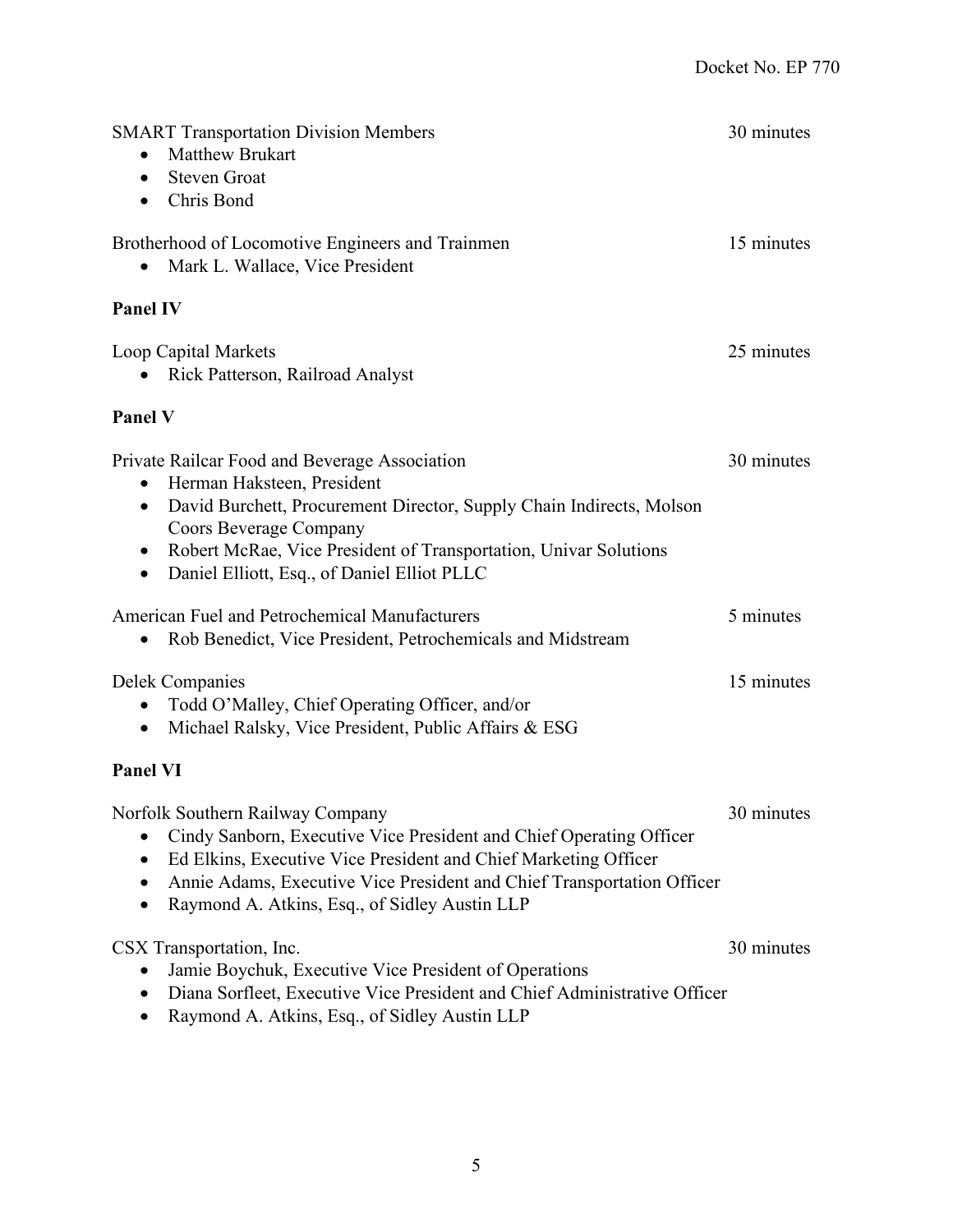# **Day 2 – April 27, 2022**

# **Panel VII**

| National Industrial Transportation League<br>Ross Corthell, Chair of National Industrial Transportation League's Rail<br>Committee, and Vice President, Transportation at Packaging Corporation<br>of America                                                                                                                                                                                                                                                                                                                                                             | 10 minutes |
|---------------------------------------------------------------------------------------------------------------------------------------------------------------------------------------------------------------------------------------------------------------------------------------------------------------------------------------------------------------------------------------------------------------------------------------------------------------------------------------------------------------------------------------------------------------------------|------------|
| American Forest and Paper Association<br>Julie Landry, Director of Government Affairs                                                                                                                                                                                                                                                                                                                                                                                                                                                                                     | 10 minutes |
| Packaging Corporation of America<br>Doug Grewe, Transportation Manager                                                                                                                                                                                                                                                                                                                                                                                                                                                                                                    | 10 minutes |
| National Association of Chemical Distributors<br>Jennifer Gibson, Vice President of Regulatory Affairs<br>Jackie Wood, Hawkins, Inc.<br>$\bullet$                                                                                                                                                                                                                                                                                                                                                                                                                         | 10 minutes |
| Occidental Chemical Corporation<br>Karenanne Stegmann, Vice President of Supply Chain                                                                                                                                                                                                                                                                                                                                                                                                                                                                                     | 10 minutes |
| International Liquid Terminals Association<br>Kathryn Clay, President, or Michael Stroud                                                                                                                                                                                                                                                                                                                                                                                                                                                                                  | 15 minutes |
| <b>Panel VIII</b>                                                                                                                                                                                                                                                                                                                                                                                                                                                                                                                                                         |            |
| Arizona Electric Power Cooperative, Inc., Freight Rail<br>Customer Alliance, and National Coal Transportation Association<br>Emily F. Regis, Arizona Electric Power Cooperative, Inc., Freight Rail<br>$\bullet$<br>Customer Alliance, and National Coal Transportation Association<br>Ann Warner, Freight Rail Customer Alliance<br>$\bullet$<br>John Ward, National Coal Transportation Association<br>٠<br>Robert D. Rosenberg, Arizona Electric Power Cooperative, Inc., Freight<br>$\bullet$<br>Rail Customer Alliance, and National Coal Transportation Association | 15 minutes |
| <b>National Mining Association</b><br>Katie Mills, Esq., Associate General Counsel                                                                                                                                                                                                                                                                                                                                                                                                                                                                                        | 5 minutes  |
| <b>Portland Cement Association</b><br>Steve Ambrose, GCC of America                                                                                                                                                                                                                                                                                                                                                                                                                                                                                                       | 15 minutes |
| Institute of Scrap Recycling Industries, Inc.<br>Billy Johnson, Chief Lobbyist<br>$\bullet$                                                                                                                                                                                                                                                                                                                                                                                                                                                                               | 10 minutes |